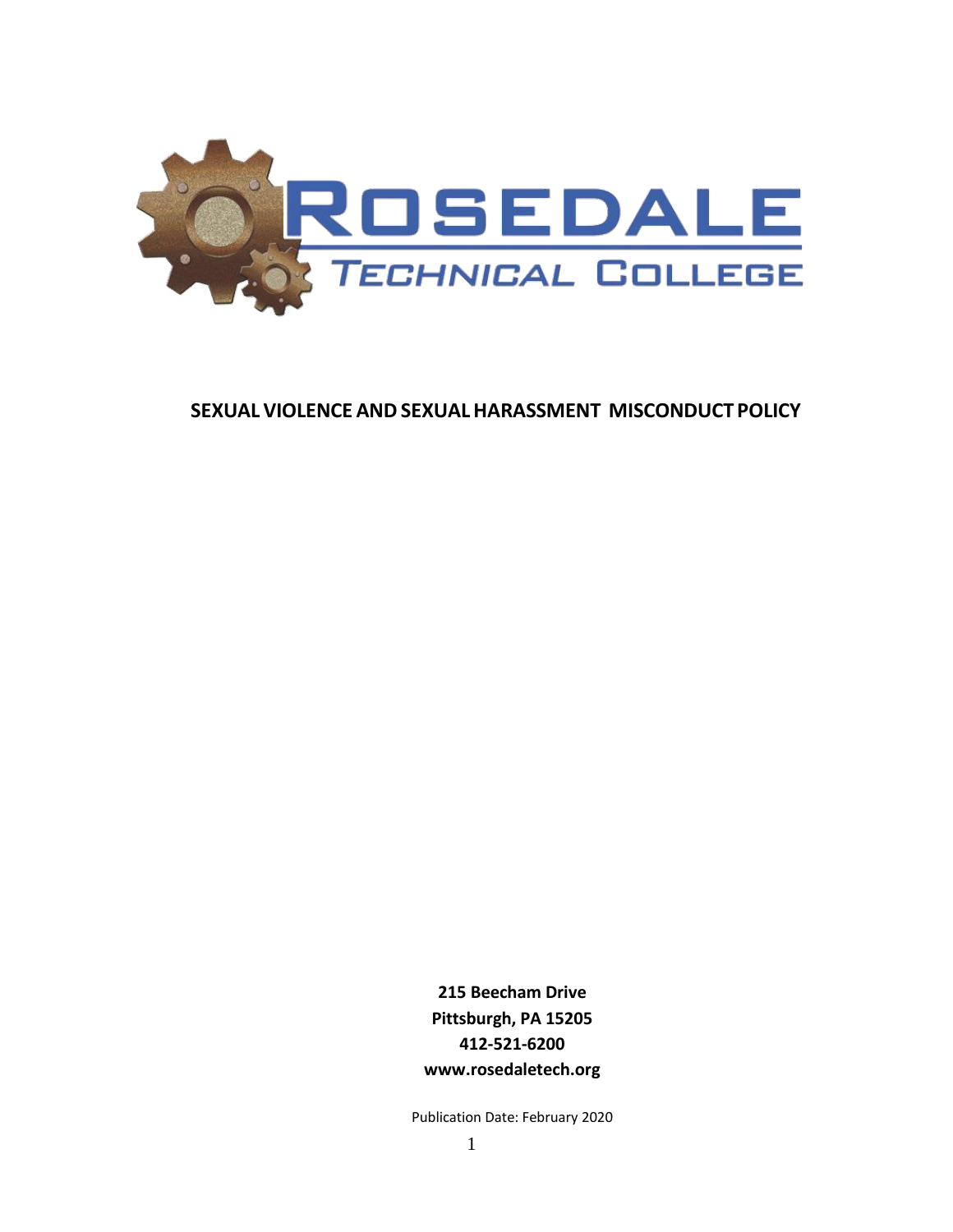### **I. Summary**

The term "sexual misconduct" is a broad term used to refer to all the prohibited sexual violence and sexual harassment behaviors under this policy. As used in this policy, sexual misconduct may also encompass criminal conduct under Pennsylvania and/or federal law. Additionally, sexual misconduct under this policy may result in civil and/or administrative legal consequences. This policy, created as a model policy for handling allegations of sexual misconduct, was developed by the Commonwealth of Pennsylvania and is available for use by any postsecondary institution located within this Commonwealth that is authorized to grant an associate degree or higher academic degree.

## **II. Definitions**

**Consent** – A knowing and voluntary agreement to engage in specific sexual activity at the time of the activity. In order to be valid, consent must be knowing, voluntary, active, present and ongoing. Consent is not present when an individual is incapacitated due to alcohol, drugs, or sleep, or otherwise without capacity to provide consent due to intellectual or other disability or other condition.

When alcohol is involved, incapacitation is a state beyond drunkenness or intoxication. When drug use isinvolved, incapacitation is a state beyond being under the influence of or impaired by the use of the drug. Alcohol and other drugs impact each individual differently. Determining whether an individual is incapacitated requires an individualized determination.

When determining whether a person has the capacity to provide consent, Rosedale Technical College will consider whether a sober, reasonable person in the same position knew or should have known that the other party could or could not consent to the sexual activity. When determining whether consent has been provided, all the circumstances of the relationship between the parties will be considered.

**Intimate-Partner Violence** – An act of violence or threatened act of violence by or against one person who is, or has been, involved in a sexual, dating, domestic, or other intimate relationship with another person. This includes:

- **1.** Dating Violence Violence, including but not limited to sexual or physical abuse, or the threat of such violence, committed by a person who is or has been in a social relationship of a romantic or intimate nature with the person. The existence of such a relationship will be determined based on the reporting party's statement and other relevant information, taking into consideration the length of the relationship, the type of relationship, and the frequency of interaction between the persons involved in the relationship.
- **2.** Domestic Violence Violence, including but not limited to sexual or physical abuse, or the threat of such violence, committed by a current or former spouse, or sexual or intimate partner; a person who is living as a spouse or who lived as a spouse; parents and children; other persons related by blood or marriage; or by someone with whom the person shares a child in common. Under the criminal laws of Pennsylvania certain offenses, including but not limited to, rape, aggravated assault, and stalking, can be deemed domestic violence depending on the relationship of the parties involved.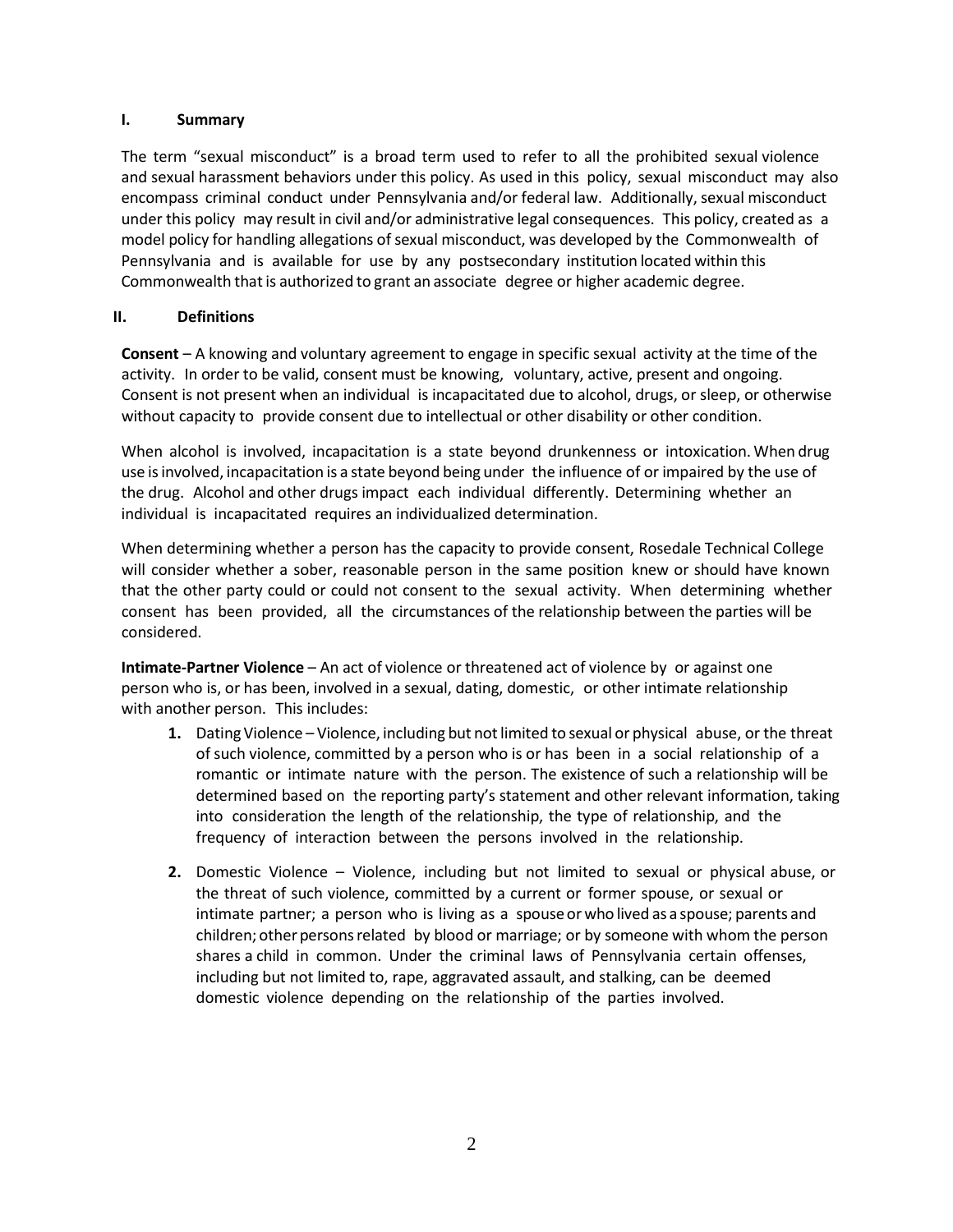#### **Sexual Assault** – This includes the following:

- **1.** Sexual Penetration Without Consent Any penetration of the mouth, sex organs, or anus of another person, however slight by an object or any part of the body, when consent is not present. This includes performing oral sex on another person when consent is not present.
- **2.** Sexual Contact Without Consent Knowingly touching or fondling a person's genitals, breasts, buttocks, or anus, or knowingly touching a person with one's own genitals or breasts, when consent is not present. This includes contact done directly or indirectly through clothing, bodily fluids, or with an object. It also includes causing or inducing a person, when consent is not present, to similarly touch or fondle oneself or someone else.
- **3.** Statutory Sexual Assault The age of consent for sexual activity in Pennsylvania is 16. Minors under the age of 13 cannot consent to sexual activity. Minors aged 13-15 years old cannot consent to sexual activity with anyone who is 4 or more years older than they are at the time of the activity. Minors aged 16 years of age or older can legally consent to sexual activity with anyone they choose, aslong asthe other person does not have authority over them as defined in Pennsylvania's institutional sexual assault statute.

**Sexual Exploitation** – Taking sexual advantage of another person or violating the sexual privacy of another when consent is not present. This includes, but is not limited to, the following actions (including when they are done via electronic means, methods or devices):

- 1. Sexual voyeurism or permitting others to witness or observe the sexual or intimate activity of another person without that person's consent;
- 2. Indecent exposure or inducing others to expose themselves when consent is not present;
- 3. Recording or distributing information, images or recordings of any person engaged in sexual or intimate activity in a private space without that person's consent.
- 4. Prostituting another individual;
- 5. Knowingly exposing another individual to a sexually transmitted disease or virus without that individual's knowledge; and
- 6. Inducing incapacitation for the purpose of making another person vulnerable to nonconsensual sexual activity.

**Sexual Harassment** – Unwelcome conduct of a sexual nature where either or both of the following are present:

- 1. Quid pro quo: Submission to or rejection of such conduct is made, either explicitly or implicitly, a term or condition of a person's employment or education, including participation in any Rosedale Technical College program and/or activity; or
	- 2. Hostile Environment: Such conduct is sufficiently severe, persistent, or pervasive that it unreasonably interferes with, limits, or deprives an individual from participating in or benefitting from Rosedale Technical College's education or employment programs and/or activities. The existence of a hostile environment is to be judged both objectively (meaning a reasonable person would find the environment hostile) and subjectively (meaning the impacted individual felt the environment was hostile).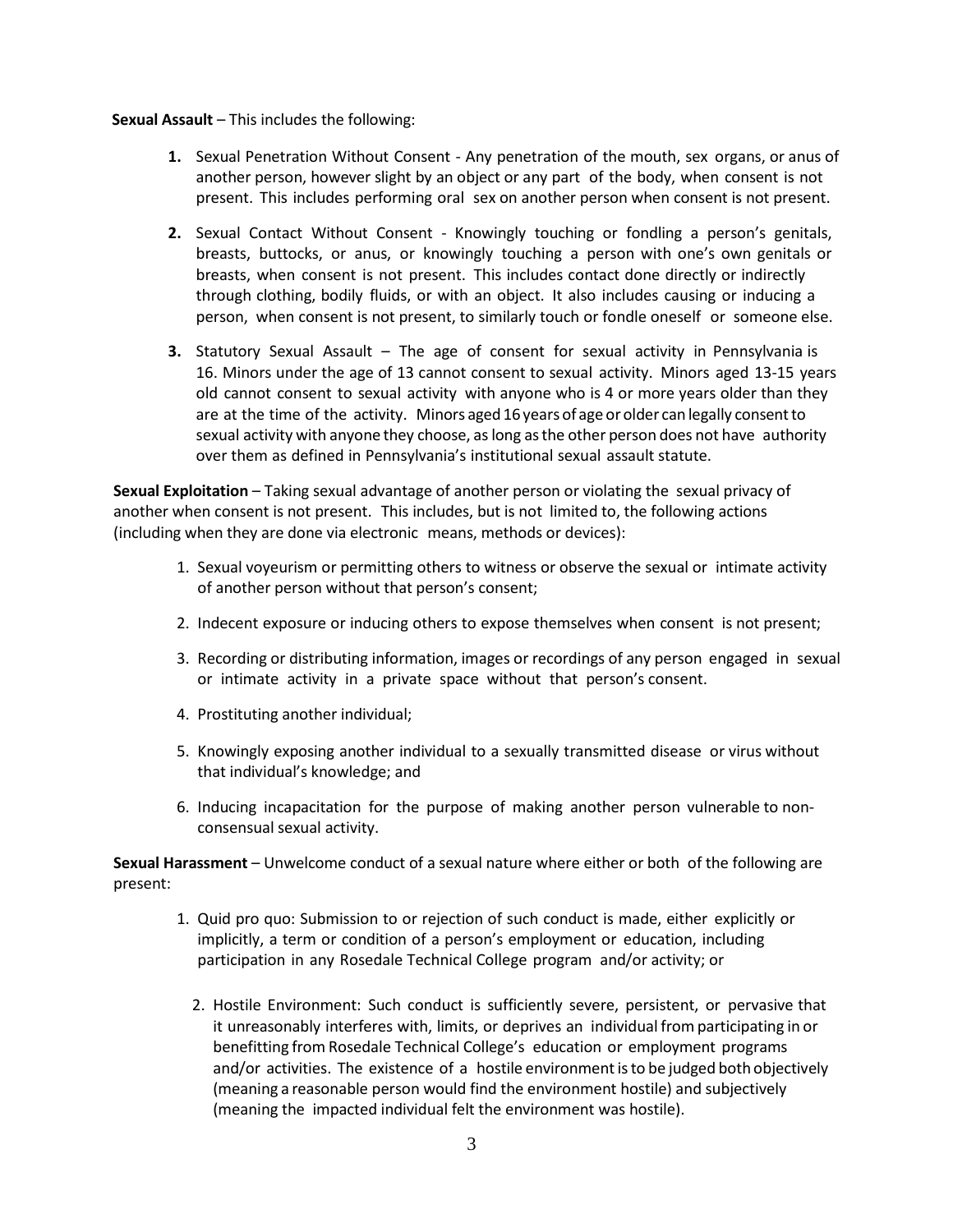A single, isolated incident of sexual harassment alone may create a hostile environment if the incident is sufficiently severe. The more severe the conduct, the less need there is to show a repetitive series of incidents to create a hostile environment, particularly if the harassment is physical.

**Stalking –** Engaging in a course of conduct or repeatedly communicating and/or committing acts toward another person under circumstances that demonstrate or communicate an intent:

- 1. to place the other person in reasonable fear of bodily injury; or
- 2. to cause substantial emotional distress to the other person.

A course of conduct is when a person engages in two or more acts that include, but are not limited to, acts in which the stalker directly, indirectly, or through third parties, by any action, method, device, or means, follows, monitors, observes, surveys, threatens, or communicates to or about a person in a prohibited way, or interferes with a person's property.

Stalking includes the concept of cyberstalking, in which electronic media such as the Internet, social networks, blogs, cell phones, texts, or other similar devices or forms of contact are used to pursue, harass, or to make unwelcome contact with another person in an unsolicited fashion.

**Retaliation –** Any action, directly or through others, which is aimed to deter a reasonable person from reporting sexual misconduct or participating in an investigation or hearing or action that is done in response to such activities. A finding of retaliation under this policy is not dependent on a finding that the underlying sexual misconduct occurred.

### **III. Policy**

### **A. Title IX, VAWA and Nondiscrimination Statement**

Rosedale Technical College prohibits any form of discrimination and harassment on the basis of sex, race, color, age, religion, national or ethnic origin, sexual orientation, genderidentity or expression, pregnancy, marital or family status, medical condition, genetic information, veteran status, or disability in any decision regarding admissions, employment, or participation in a Rosedale Technical College program or activity in accordance with the letter and spirit of federal, state, and local nondiscrimination and equal opportunity laws, such as Titles VI and VII of the Civil Rights Act of 1964, Title IX of the Education Amendments of 1972, The Age Discrimination in Employment Act, The Americans with Disabilities Act and ADA Amendments Act, The Equal Pay Act, [any applicable local nondiscrimination ordinance] and the Pennsylvania Human Relations Act.

Rosedale Technical College also complies with the Jeanne Clery Disclosure of Campus Security Policy and Campus Crimes Statistics Act, as amended by the Violence Against Women Act (VAWA). Title IX prohibits retaliation for asserting or otherwise participating in claims of sex discrimination. VAWA imposes additional duties on universities and colleges to investigate and respond to reports of sexual assault, stalking, and dating or domestic violence, and to publish policies and procedures related to the way these reports are handled. Rosedale Technical College has designated the Title IX Coordinator, to coordinate Rosedale Technical College's compliance with Title IX and VAWA and to respond to reports of violations. Rosedale Technical College has directed Kim Bell (412-521-6200 x110, kim.bell@rosedaletech.org or help@rosedaletech.org) to coordinate Rosedale Technical College's compliance with the Clery reporting related VAWA requirements. Rosedale Technical College will promptly and equitably respond to all reports of sexual misconduct in order to eliminate the misconduct, prevent its recurrence, and redress its effects on any individual or the community.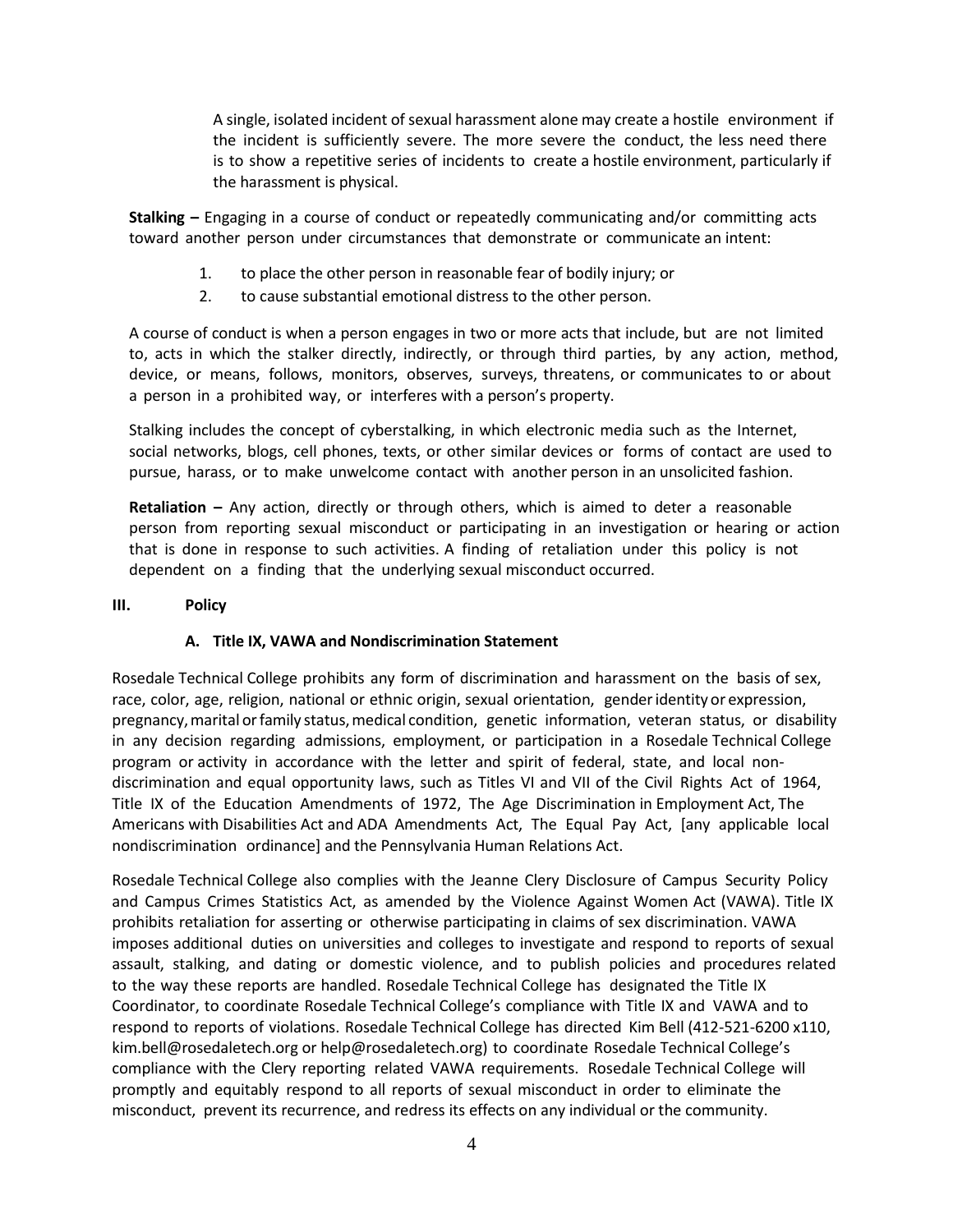### **B. Scope of Policy**

This policy applies to all on campus and off-campus conduct that is likely to have a substantial adverse effect on anymember of Rosedale Technical College community. There is no time limit for reporting allegations of sexual misconduct, however, Rosedale Technical College strongly encourages the prompt reporting of sexual misconduct to allow Rosedale Technical College to respond promptly and effectively. If the reported respondent is not a member of Rosedale Technical College community or is no longer associated with Rosedale Technical College at the time of the report or at the time a resolution process is initiated, Rosedale Technical College may be unable to conduct an investigation or take disciplinary action.

Please see the **Reporting Sexual Misconduct** section below to make a report of misconduct, discrimination and/or harassment, or to file a complaint.

## **C. Statement on Privacy and Confidentiality**

Rosedale Technical College is committed to protecting the privacy of all individuals involved in a report of sexual misconduct. Every effort will be made to protect the privacy interests of all individuals involved. Privacy, confidentiality and privilege have distinct meanings under this policy.

Privacy generally means that information related to a report of sexual misconduct will only be shared with a limited circle of individuals, including individuals who "need to know" in order to assist in the review, investigation, or resolution of the report or to deliver resources or support services. While not bound by confidentiality or privilege, these individuals will be discreet and respect the privacy of all individuals involved in the process. All participants in an investigation of sexual misconduct, including advisors and witnesses, will be informed that privacy helps enhance the integrity of the investigation and protect the privacy interests of the parties andwill be asked to keep any information learned in an investigation meeting or hearing confidential, to the extent consistent with applicable law.

Certain individuals are designated as having confidentiality. For reports made to employees designated with having confidentiality, Rosedale Technical College will respect the reporting party's expectations of privacy **to the extent permissible by law** while still ensuring compliance with other reporting obligations. For example, complaints involving minors are subject to mandatory reporting requirements.

Individuals designated as having confidentiality are required to report the nature, date, time and general location of an incident to the Title IX coordinator. Confidential resources will not share other information with the Title IX Coordinator or any other employee of Rosedale Technical College without the express permission of the disclosing party. Confidential resources can provide information about Rosedale Technical College and off-campus resources, support services and other options. As noted above, because of the confidential nature of these resources, disclosing information to or seeking advice from a confidential resource does not constitute a report or complaint to Rosedale Technical College and will not result in a response or intervention by Rosedale Technical College. A person consulting with a confidential resource may later decide to make a report to Rosedale Technical College and/or law enforcement. Back on Track EAP - [www.backontrackeap.com](http://www.backontrackeap.com/) – 1-800-566-5933

Communication with certain individuals may be privileged by operation of law and reports made to these individuals will not be shared with Rosedale Technical College Title IX Coordinator or law enforcement except in very limited situations, such as when failure to disclose the information would result in imminent danger to the individual or to others or as otherwise required by law. Back on Track EAP [www.backontrackeap.com](http://www.backontrackeap.com/) – 1-800-566-5933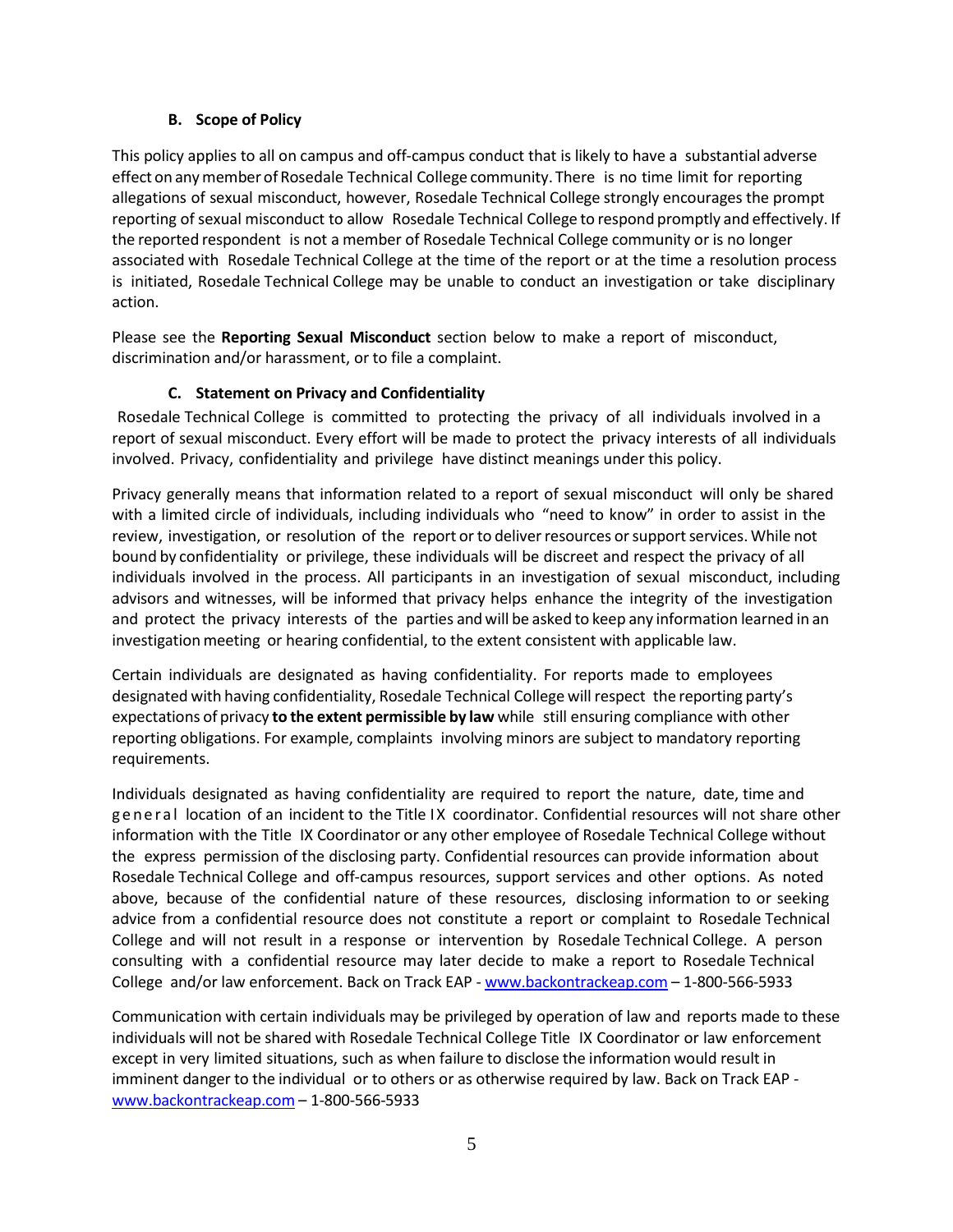Rosedale Technical College will generally respect a complainant's choice whether to report an incident to local law enforcement or initiate Rosedale Technical College's sexual misconduct resolution process, unless Rosedale Technical College determines that there is an overriding interest with respect to the safety or welfare of Rosedale Technical College community. Where a report involves suspected abuse of a child (an individual under the age of 18 at the time of the incident(s) as reported), all Rosedale Technical College employees and volunteers are required to notify local police and th[e](http://www.dhs.pa.gov/citizens/reportabuse/index.htm) [ChildLine](http://www.dhs.pa.gov/citizens/reportabuse/index.htm) run by the Pennsylvania Department of Human Services. All other members of Rosedale Technical College community are strongly encouraged to report suspected child abuse to law enforcement or th[e ChildLine.](http://www.dhs.pa.gov/citizens/reportabuse/index.htm)

All Rosedale Technical College proceedings are conducted in compliance with the requirements of the Family Educational Rights and Privacy Act (FERPA), the Clery Act, Title IX of the Education Amendments of 1972 ("Title IX"), Violence Against Women Act (VAWA), state and local law, and Rosedale Technical College policy. No information will be released from such proceedings, except as required or permitted by law and Rosedale Technical College policy.

Rosedale Technical College may share non-identifying information about reports received in aggregate form, including data about outcomes and sanctions.

## **D. Prohibited Conduct**

Rosedale Technical College prohibits the following forms of conduct:

- **1.** Sexual Assault including Sexual Penetration Without Consent, Sexual Contact Without Consent and Statutory Sexual Assault
- **2.** Sexual Harassment
- **3.** Sexual Exploitation
- **4.** Intimate-Partner Violence, including Dating Violence and Domestic Violence
- **5.** Stalking
- **6.** Retaliation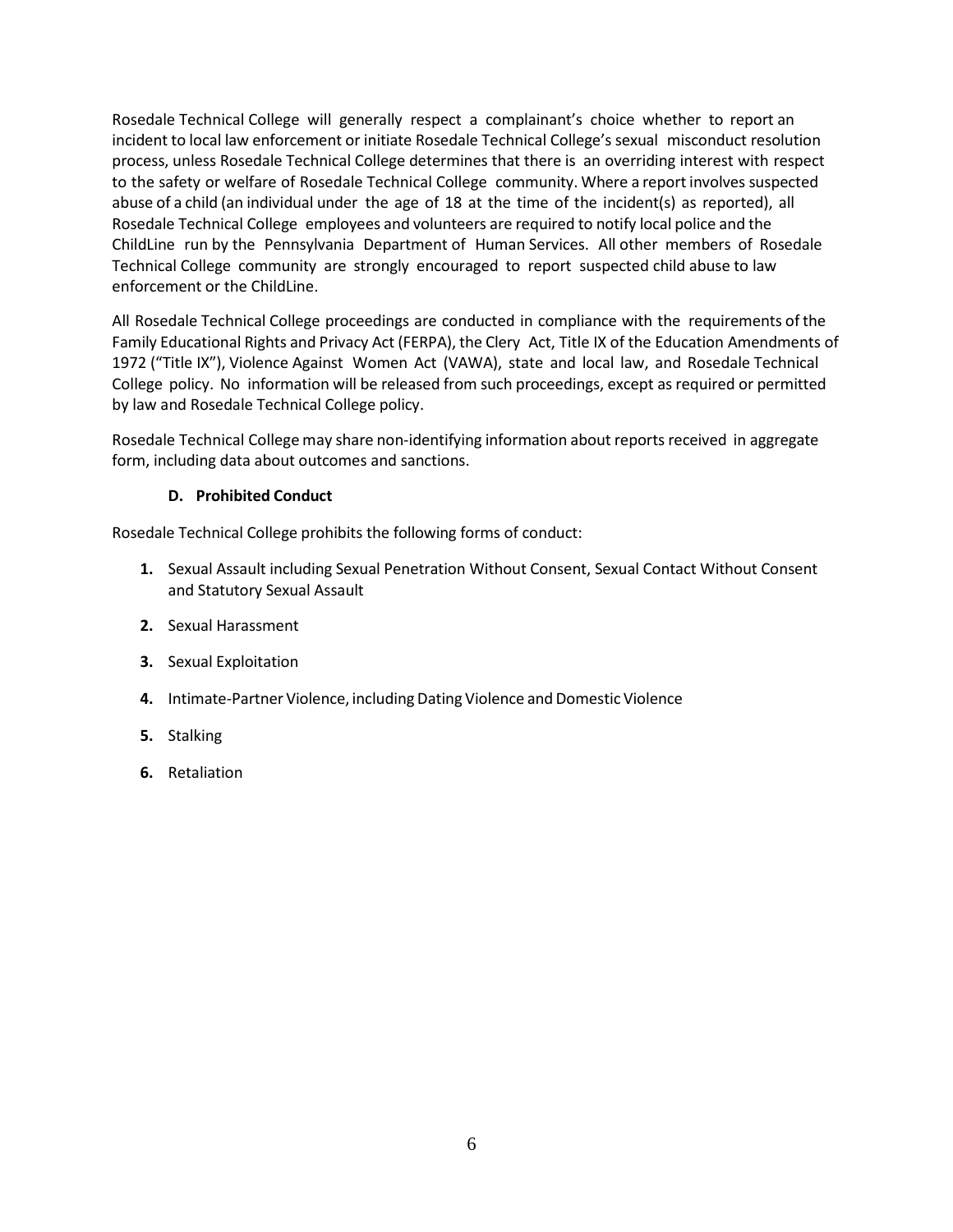This prohibited conduct can affect all genders, gender identities and sexual orientations. Some of these prohibited forms of conduct may also be crimes under Pennsylvania or federal law.

## **E. Free Expression and Academic Freedom**

Rosedale Technical College is firmly committed to free expression and academic freedom and to creating and maintaining a safe, healthy, and harassment-free environment for all members of its community. Sexual misconduct, including retaliation, against members of Rosedale Technical College are not protected expression nor the proper exercise of academic freedom. Rosedale Technical College will consider principles of free expression and academic freedom in the investigation of reports of sexual misconduct or retaliation that involve an individual's statements or speech.

## **F. Alcohol and Drug Use Amnesty**

The health and safety of every student at Rosedale Technical College is of utmost importance. Rosedale Technical College recognizes that students who have been drinking and/or using drugs (whether such use is voluntary or involuntary) at the time sexual misconduct occurs may be hesitant to report such incidents due to fear of potential consequences for their own conduct. Rosedale Technical College strongly encourages students to report incidents of sexual misconduct. A witness to or individual who experience sexual misconduct, acting in good faith, who discloses any incident of sexual misconduct to Rosedale Technical College officials or law enforcement will not be sanctioned under Rosedale Technical College's code of conduct for violations of alcohol and/or drug use policies occurring at or near the time of the incident(s) of sexual harassment or sexual violence. Rosedale Technical College may request the individual attend an approved alcohol or drug education program and without assessing any charges for such program. This amnesty provision also applies to student groups making a report of sexual misconduct. Amnesty does not preclude or prevent action by police or other legal authorities pursuant to relevant state or federal criminal statutes.

## **IV. Reporting Sexual Misconduct**

## **A. Reporting Options**

Any individual, including a third party, may make a report concerning of sexual misconduct. Complainants and third-parties are encouraged to report sexual misconduct as soon as possible to allow Rosedale Technical College to respond promptly and effectively.

A person who has experienced sexual misconduct underthis policy, or a person who witnesses sexual misconduct under this policy, has the right to simultaneously file a complaint with Rosedale Technical College and to pursue a criminal complaint with law enforcement. Victims and witnesses of sexual misconduct have the right to be assisted by Rosedale Technical College in notifying law enforcement authorities of sexual misconduct orthey can decline to notify such authorities. Rosedale Technical Collegemay, however, have a statutory reporting obligation when it becomes aware of certain factual allegations. Partiesmay also have optionsto file civil actionsin court or with administrative agencies.

Rosedale Technical College has designated the Title IX Coordinator to oversee complaints of sexual misconduct at Rosedale Technical College. An individual who has experienced sexual misconduct has the right to choose whether to report the incident to Rosedale Technical College Title IX Coordinator for investigation. This official is trained to work with individuals who reportsexual misconduct and have knowledge about resources and services, both on and off campus, including the availability of supportive measures.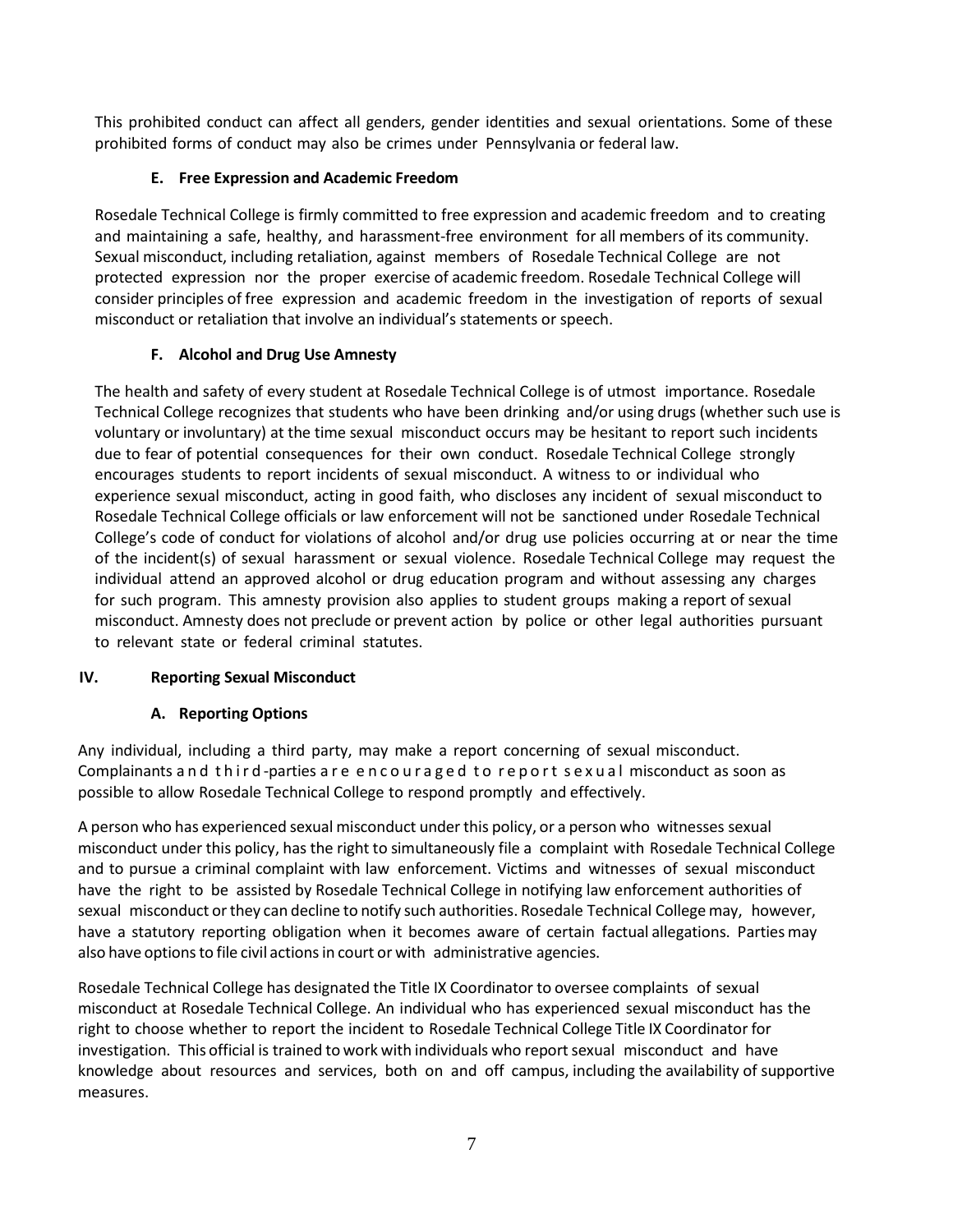Please call (412-521-6200) or email (help@rosedaletech.org) Rosedale Technical College's Title IX Coordinator to set up a meeting if you have a complaint involving sexual misconduct. You can also call for general information.

The Title IX Coordinator, in consultation with others (as necessary), will conduct an initial assessment of the conduct, the reporting party's desired course of action, and the necessity for any supportive or interim measures to protect the safety of the complainant or the community. The goal is to eliminate any hostile environment. If a report of misconduct discloses a serious or immediate threat to the campus community, Rosedale Technical College will issue a timely notification to the community to protect the health or safety of the community. The timely notification will not include any identifying information about the complainant.

Please Note: Title IX Coordinators are not a confidential source of support. While they will address your complaint with sensitivity and will keep your information as private as possible, confidentiality cannot be guaranteed. For confidential resources, please contact Back on Track, 1-800-566-5933 or backontrackeap.com Web ID: 1018 Password: confidential help (need to include space in password)

**Please Also Note**: Making a report is different from filing a complaint. A report is defined as notification of an incident of sexual misconduct to the Title IX Coordinator by any responsible employee or reporting person. A report may be accompanied by a request for (1) supportive or interim measures; (2) no further action; (3) a request to initiate an informal resolution process; and/or (4) the initiation of the formal complaint process. Filing a complaint initiates the Rosedale Technical College formal disciplinary process. (See Sexual Misconduct Resolution Process).

### **B. Electronic and Anonymous Reporting**

You may also file a complaint about sexual misconduct using the appropriate links below. While anonymous complaints are accepted, Rosedale Technical College's ability to address misconduct reported anonymously is significantly limited.

Individuals may use this link https://www.rosedaletech.org/act16/ to electronically file a report of sexual misconduct with Rosedale Technical College.

Individuals may also file a report electronically by email to: help@rosedaletech.org

An immediate auto-response email with information about resources and options will be sent in response to reports filed electronically.

## **C. Other Rosedale Technical College Reporting Options:**

Back on Track EAP - [www.backontrackeap.com](http://www.backontrackeap.com/) – 1-800-566-5933

## **D. Criminal Reporting Options**

A complainant may seek resolution through Rosedale Technical College's informal or formal resolution process. A complainant may also seek to initiate a criminal complaint, independent of or parallel with any resolution process of Rosedale Technical College. Rosedale Technical College's policy, definitions, and burden of proof may differ from Pennsylvania criminal law. Neither law enforcement's decision whether to prosecute, nor the outcome of any criminal prosecution, is determinative of whether sexual misconduct has occurred under this policy. In cases where there is a simultaneous law enforcement investigation, there may be circumstances when Rosedale Technical College may need to temporarily delay its investigation while law enforcement gathers evidence. However, Rosedale Technical College will generally proceed with its investigation and resolution of a complaint even during the time of a pending law enforcement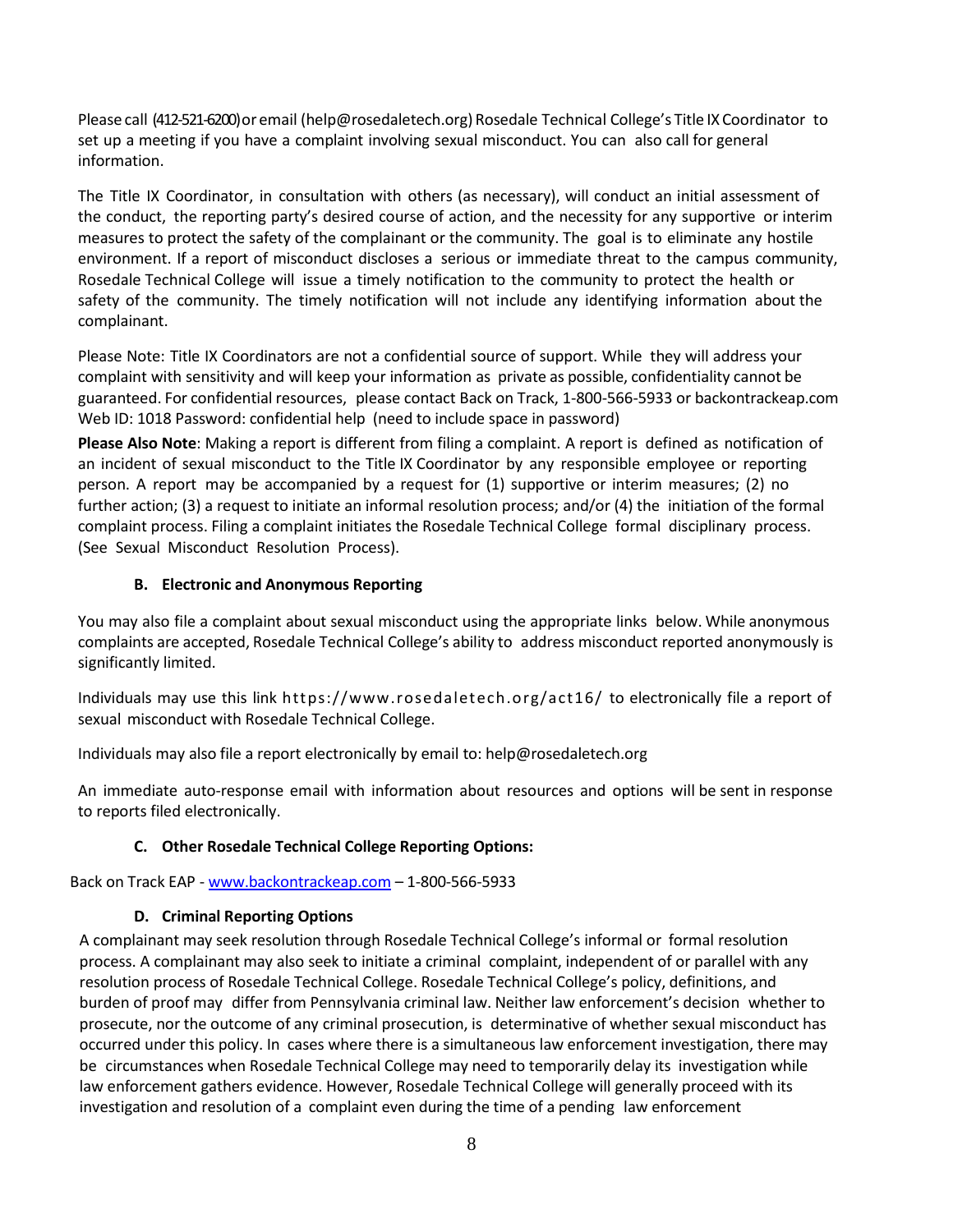investigation.

Local Law Enforcement:

Kennedy Police Department, 340 Forest Grove Road, Coraopolis PA 15108 - 412-331-2408 State Police:

Pennsylvania State Police Headquarters, 1800 Elmerton Avenue, Harrisburg, PA 17110 - 717-783-5599

# **E. External Reporting Options**

A person may also file a complaint with the U.S. Department of Education's Office for Civil Rights regarding an alleged violation of Title IX by visiting [https://www2.ed.gov/about/offices/list/ocr/complaintintro.html](https://www2.ed.gov/about/offices/list/ocr/complaintintro.html%20or%20calling%201-800-421-3481) or calling [1-800-](https://www2.ed.gov/about/offices/list/ocr/complaintintro.html%20or%20calling%201-800-421-3481) [421-3481](https://www2.ed.gov/about/offices/list/ocr/complaintintro.html%20or%20calling%201-800-421-3481) or emailing [OCR.Philadelphia@ed.gov.](mailto:OCR.Philadelphia@ed.gov)

A person may also file a complaint with the Pennsylvania Human Relations Commission by calling 717-787- 9780 for the Harrisburg Regional Office; 412-565- 5395 for the Pittsburgh Regional Office; or 215-560 2496 for the Philadelphia Regional Office or visiting [https://www.phrc.pa.gov/Pages/default.aspx.](https://www.phrc.pa.gov/Pages/default.aspx)

Employees may also file a charge with the Equal Employment Opportunity Commission regarding an alleged violation of Title VII by calling 1-800-669-4000 or visiting [https://www.eeoc.gov/employees/howtofile.cfm.](https://www.eeoc.gov/employees/howtofile.cfm)

# **F. Reporting Obligations of the Rosedale Technical College**

All Rosedale Technical College officials, employees (including student employees), and volunteers are considered "responsible employees" under Title IX and are obligated to report incidents ofsexual misconduct of which they become aware to the Title IX Coordinator, unless they serve in a role that makes such reports privileged or are recognized as providing a confidential resource (see Statement on Privacy and Confidentiality).

# **G. Assessment and Timely Warnings**

The Title IX Coordinator in consultation with others(as necessary) will conduct an initial assessment ofthe conduct, the reporting party's desired course of action, and the necessity for any interim measures or services to protect the safety of the complainant or the community. The goal is to eliminate any hostile environment. If a report of misconduct discloses a serious or immediate threatto the campus community, Rosedale Technical College will issue a timely notification to the community to protect the health or safety of the community. The timely notification will not include any identifying information about the complainant.

# **V. Sexual Misconduct Resolution Process**

# **A. Participant Roles**

- 1. A **complainant** is the person who has been impacted by an alleged policy violation and has chosen to participate in the resolution process.
- 2. A **respondent** is the person who is alleged to have violated Rosedale Technical College policy.
- 3. **Parties** is a term that refers to the complainant and the respondent collectively.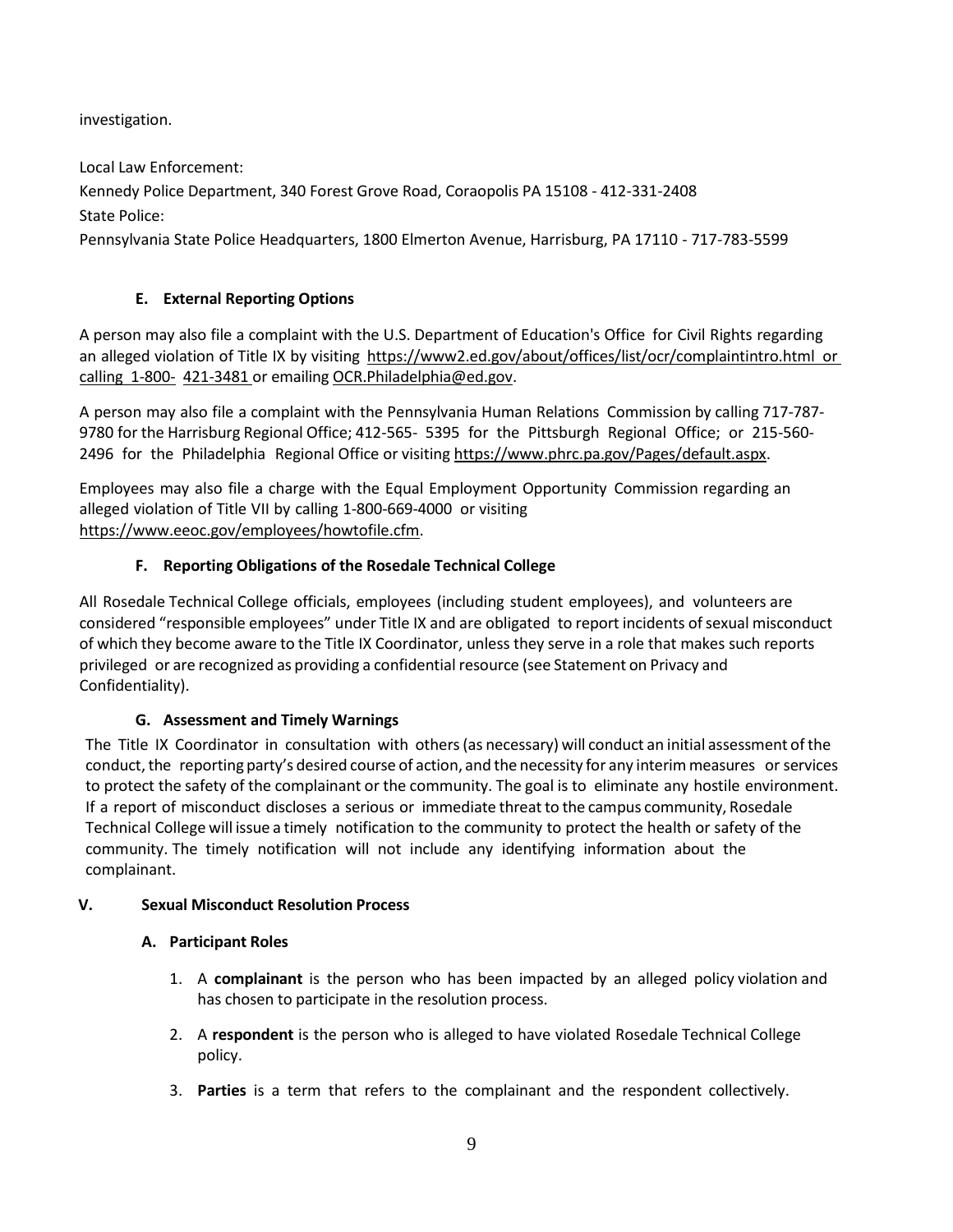- 4. A **witness** is a person who has knowledge related to specific aspects of a case and may have reported such aspects to the institution.
- 5. An **advisor** is a support person who may be present to provide support to a complainant or respondent throughout an investigation and/or hearing provided the choice of advisor does not unduly delay the process.Advisorsmay notspeak,write, orotherwise communicate with investigators, conduct administrators, hearing panel members, or appeal reviewers on behalf of the party being advised. Each party is responsible for coordinating and scheduling with their choice of advisor. A union representative may serve as an advisor, where applicable.

All participants have the responsibility to be truthful with the information they share at all stages of the process. Any individual who knowingly or intentionally provides false information as part of a report or investigation underthis policy may be subject to discipline. This provision does not apply to a good faith report that is not substantiated or proven by a preponderance of the evidence.

### **B. Conflict of Interest**

Parties have the opportunity to raise the issue of a potential conflict ofinterest within two (2) days of being advised of the identity of the investigator, panel member, or appeal reviewer. The Title IX Coordinator will determine whether a conflict of interest exists. No investigator, panelist, or appeal reviewer will make findings or determinations in a case in which they have a conflict of interest.

### **C. Burden of Proof**

The burden of proof refers to who has the responsibility of showing a violation has occurred. It is alwaysthe responsibility of Rosedale Technical College to satisfy the burden of proof. The respondent does not have the burden to prove that a violation did not occur. Respondents may decide not to share their side of the story or may decide not to participate in an investigation or hearing. This does not shift the burden of proof away from Rosedale Technical College and does not indicate responsibility. Additionally, [name of factfinding committee] shall not make an adverse inference against a respondent for the respondent's refusal to participate in an investigation or hearing, nor will respondent's refusal to participate result in increased sanctions if the respondent is found responsible for the accusations.

### **D. Standard of Proof**

Rosedale Technical College uses the preponderance of the evidence standard in investigations of complaints alleging sexual misconduct and any related violations. This means that the investigation determines whether it is more likely than not that a violation of the policy occurred.

### **E. Timeline for Resolution**

Rosedale Technical College will resolve all casesin a prompt and timely manner, however, the timeline will vary based on the circumstances of the case, including breaksin the academic calendar, availability of the parties and witnesses, scope of the investigation, need for interim actions, and unforeseen or exigent circumstances. The parties will be periodically updated on the status of their case.

## **F. Title IX Outreach**

Upon receipt of a report of sexual misconduct, the Title IX coordinator will provide resources and support information by contacting the potential complainant and offering an initial meeting between the reporting party and the Title IX coordinator. The initial meeting is optional and the reporting party may decline. The purpose ofthe initial meeting isforthe Title IX coordinatorto gain a basic understanding of the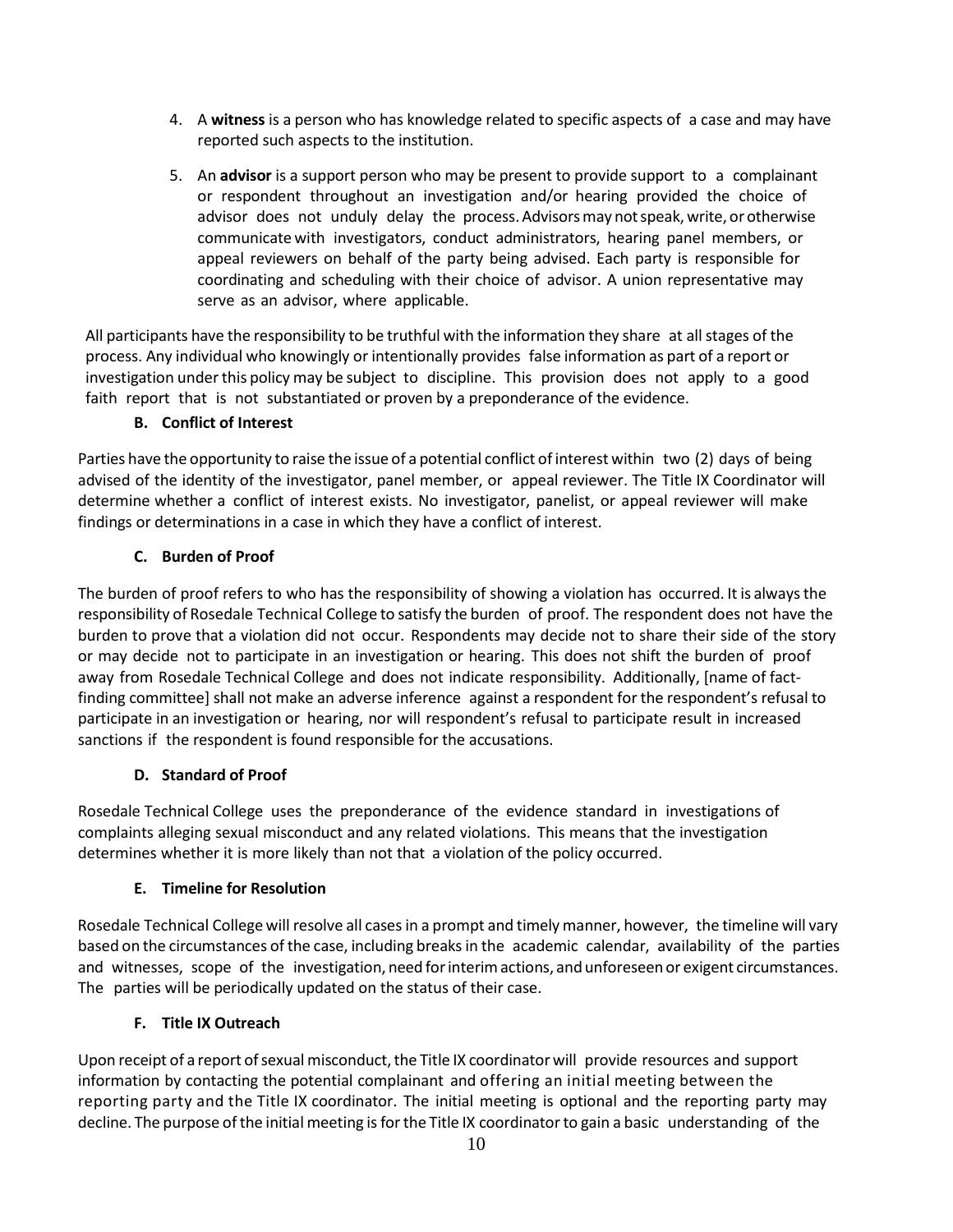nature and circumstances of the report and provided information about resources, supportive measures, and resolution options to the reporting party.

## **G. Initial Inquiry**

Rosedale Technical College will conduct a preliminary inquiry to determine if the allegations, if true, would rise to the level of a violation of Rosedale Technical College policy. The possible next steps include the following: (1) A decision to close the case when insufficient evidence exists to move forward or because the allegation, even if proven, would not violate Rosedale Technical College policy; (2) Informal Action (see below); or (3) Formal Resolution (see below).

## **H. Interim and Supportive Measures**

When Rosedale Technical College becomes aware of an allegation of sexual misconduct and the complainant or other affected parties, including the respondent, request interim or supportive measures, Rosedale Technical College will take appropriate supportive and interim measures to protect affected parties, to assist the parties, and to protect against retaliation. Rosedale Technical College may also take interim measures to protect the Rosedale Technical College community at large.

- 1. Supportive Measures. The following are examples, but not an exhaustive list, of supportive measures:
	- a. Making appropriate changes to academic programs, including changes in class schedule, accommodations to permit the affected party to take an incomplete or drop a course or courses without penalty, permitting the affected party to attend a class via skype or other alternative means, providing an academic tutor, or extending deadlines for assignments;
	- b. Making appropriate changes to on-campus residential housing situations or providing assistance in finding alternate housing;
	- c. Changing an employee's work assignment or schedule;
	- d. Providing the affected party with an escort to and from class or campus work location;
	- e. Arranging appropriate transportation services to ensure safety;
	- f. Providing information on available counseling services through the counseling center or other appropriate office, or referral to an off-campus agency;
	- g. Assisting the affected party in obtaining medical and other services, including access to rape crisis centers;
	- h. Assistance with filing a criminal complaint and/or seeking an order of protection; and/or
	- i. Enforcing a protection from abuse order.

Supportivemeasureswill be individualized and appropriate based onthe information available, making every effort to avoid depriving any student of their education or impacting employment. The measures needed by each party may change over time, and parties should communicate with Rosedale Technical College throughoutthe resolution process to ensure the supportive measures are effective.

- 2. Interim Measures
	- a. No Contact Orders When respondent is a student employee or volunteer of the institution, the complainant has the right to request Rosedale Technical Collegeissued "no contact order" under which continued intentional contact with the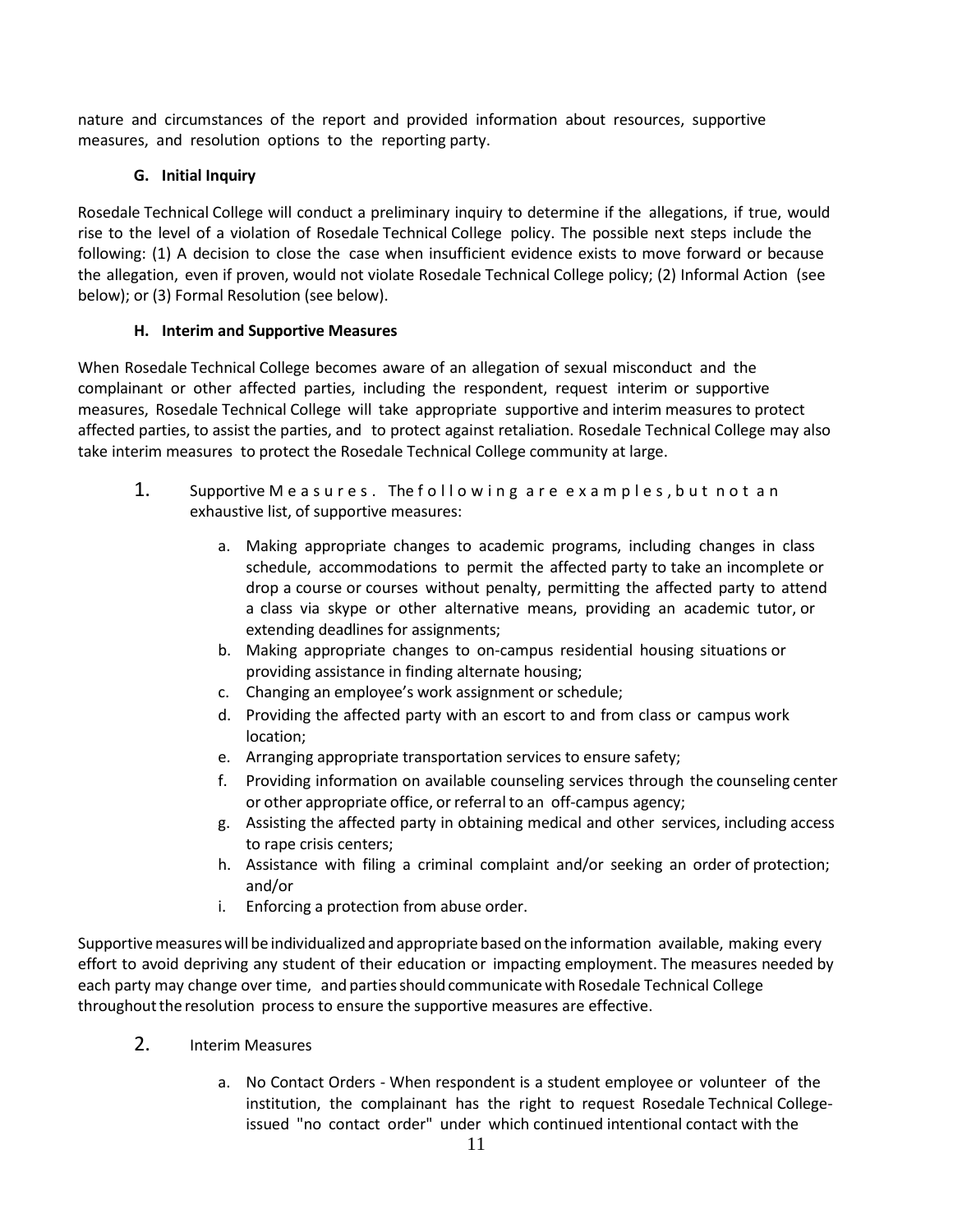complainant would violate this policy. No contact orders may be issued for both the complainant and the respondent, as well as other individuals as appropriate.

- b. Interim Suspension In exceptional circumstances where it is determined that a respondent is a continuing threat to the health and safety of the community, Rosedale Technical College may seek an emergency interim suspension of a student or take similar emergency measures against an employee, consistent with applicable Rosedale Technical College policy and collective bargaining agreements. For students who are given an interim suspension, Rosedale Technical College will convene a hearing within 10 working days, unless extenuating circumstances warrant an extension, in which case a hearing shall be provided at the earliest possible date.
- c. Process for Review of Interim Measures For students who are given an interim suspension, Rosedale Technical College will convene a hearing within 10 working days, unless extenuating circumstances warrant an extension, in which case a hearing shall be provided at the earliest possible date.
- d. For interim measures involving employees, Rosedale Technical College will follow applicable requirements in Rosedale Technical College policy and relevant collective bargaining agreements.

### **I. Informal Resolution**

Informal resolution involves a mutual agreement by the parties to resolve the matter by mutual agreement. Informal resolution may not be used when formal resolution is desired by a reporting party or where the Title IX Coordinator has determined that Rosedale Technical College needs to proceed with an investigation. Informal resolution may take place at any time prior to a decision being issued in a hearing or a respondent taking responsibility. The informal resolution process will be conducted by the Title IX Coordinator. Both the complainant and the respondent have the right to end the informal resolution process at any time. Any informal resolution must be acceptable to the complainant, the respondent, and the Title IX Coordinator.

If a resolution is reached, the complainant and the respondent shall be notified in writing, and the Title IX Coordinator will confer with appropriate parties to memorialize the agreed upon resolution and any consequences for non- compliance in a memorandum. This memorandum will be included in the respondent's student record. If no agreement is reached within a reasonable time, the Title IX Coordinator shall proceed with the formal resolution process.

Informal resolution does not result in findings related to responsibility.

#### **J. Formal Resolution**

**1.** Notification to Respondent - If a case is referred for formal resolution, the respondent will be notified of the alleged misconduct and given an opportunity to respond. The notification will include the allegations, identities of the parties involved, the specific section(s) of Rosedale Technical College policy allegedly violated, the precise conduct allegedly constituting the potential violation, and the date and location of the incident (if known). This notice will

be given before any initial interview. Rosedale Technical College may modify the list of policies allegedly violated based on additional information learned during investigation.

**2.** Acceptance of Responsibility - Prior to the conclusion of a sexual misconduct investigation, the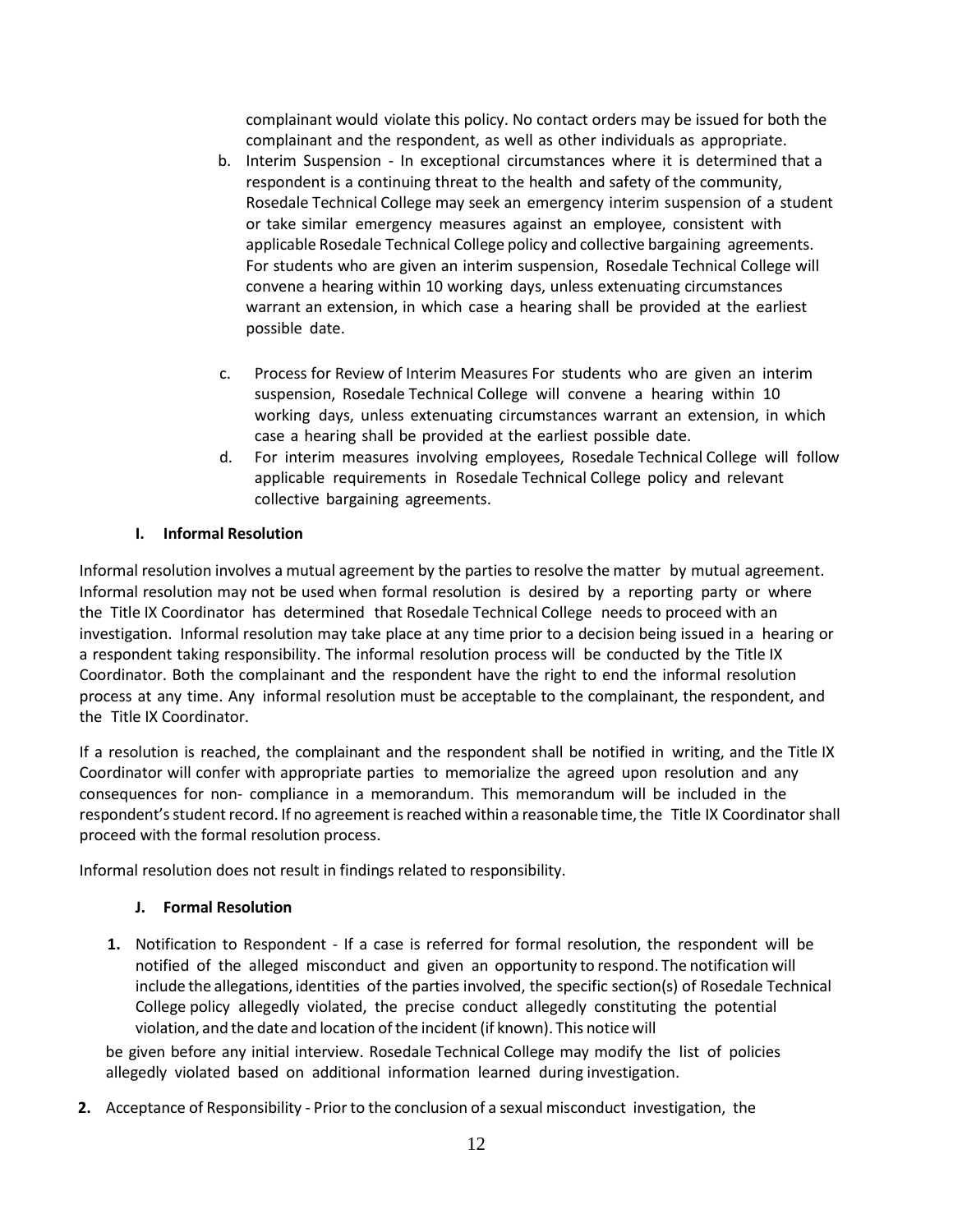respondent may elect to take responsibility for the prohibited conduct by contacting the Title IX Coordinatorinwriting. The Title IX Coordinator will issue a brief outcome determination summarizing the allegations and stating the respondent has accepted responsibility, and refer the matter to the appropriate office for sanctioning. Following the determination of sanctions, parties may appeal the sanctions but not the finding(s) of responsibility.

- **3.** Investigation For investigations of respondents who are employees Rosedale Technical College will follow applicable requirements in Rosedale Technical College policy. For investigations of respondents who are students Rosedale Technical College will follow applicable requirements in Rosedale Technical College policy.
- **4.** Hearing For hearings for respondents who are employees Rosedale Technical College will follow applicable requirements in Rosedale Technical College policy. For hearings for respondents who are students Rosedale Technical College will follow applicable requirements in Rosedale Technical College policy.
- **5.** Sanctioning- For sanctions for respondents who are employees Rosedale Technical College will follow applicable requirements in Rosedale Technical College policy. For sanctions for respondents who are students Rosedale Technical College will follow applicable requirements in Rosedale Technical College policy.

### **K. Appeal**

The complainant or respondent may appeal the hearing outcome and/or sanction(s).

For appeals by parties who are employees Rosedale Technical College will follow applicable requirements in Rosedale Technical College policy. For appeals by parties who are students Rosedale Technical College will follow applicable requirements in Rosedale Technical College policy.

In the event sanctions were imposed, it shall be in the discretion of the Title IX Coordinator and the sanctioning office whether the sanctions shall be implemented or stayed pending resolution of an appeal.

The limited grounds for appeal are as follows:

• New information that could affect the outcome of the matter and was not reasonably available through the exercise of due diligence at the time of the hearing below;

• A deviation from Rosedale Technical College policy or procedures that materially affected the hearing outcome or sanctions; and

• The sanction is too harsh or too lenient.

### **VI. Rights/Responsibilities**

- A. Reports and complaints have different meanings. An individual has a right to make a report of sexual misconduct to Rosedale Technical College, which may be accompanied by request for supportive measures. An individual also has a right to make a complaint of sexual misconduct, which is a request to initiate Rosedale Technical College's an informal resolution process or a formal disciplinary process, which includes an investigation and may proceed to a formal hearing.
- B. Prior to the conclusion of a sexual misconduct investigation, the reporting party may request to withdraw the complaint by contacting the Title IX Coordinatorin writing. He orshe will